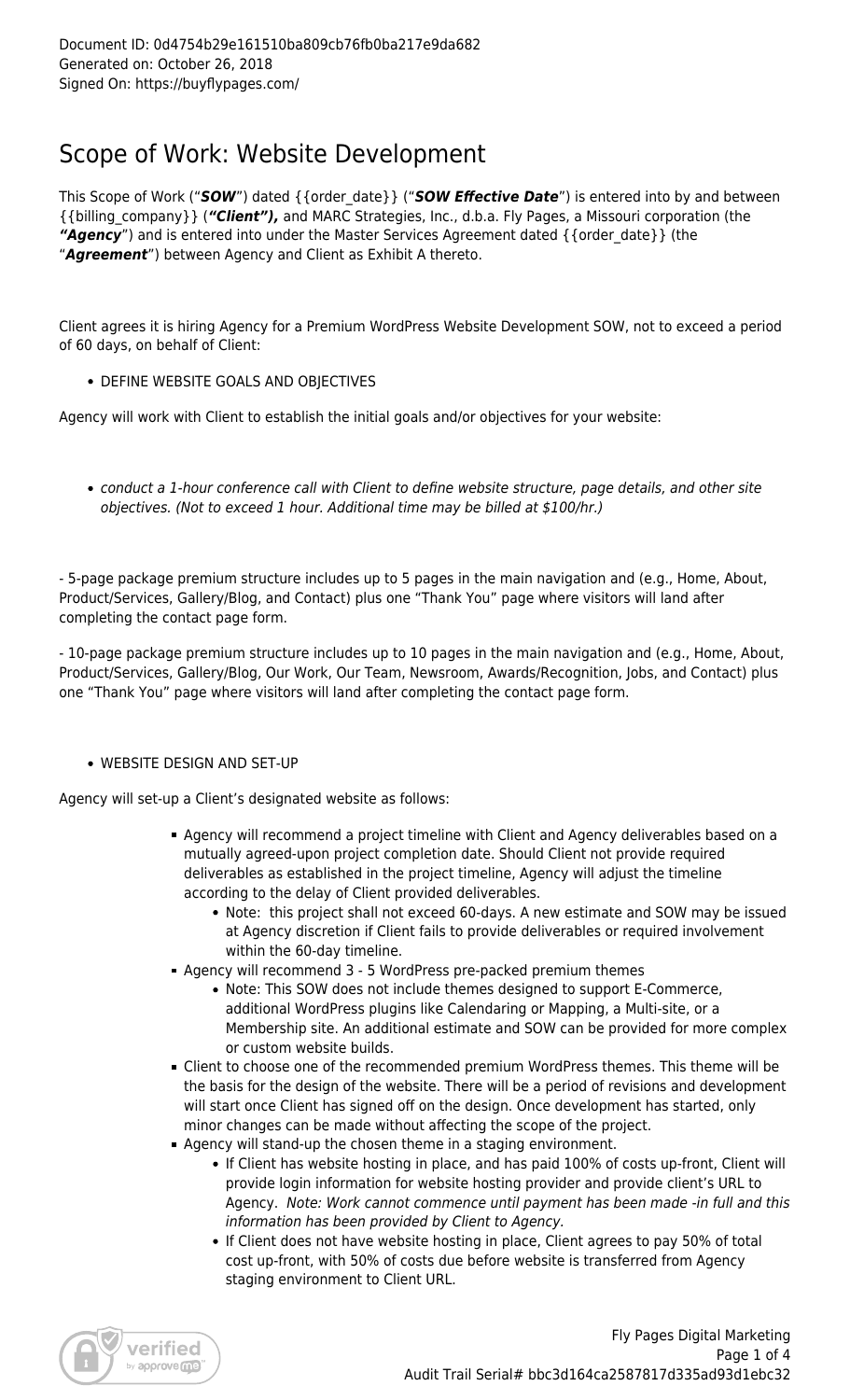- This SOW does not include any fees or support related to setting up hosting environments, URL purchase, SSL certificates or other website functionality, etc. Agency can provide additional support for these items at an hourly rate of \$115/hour.
- Upon receipt of all required website customization elements (photos, logos, brand colors, copy, etc.), Agency will customize the chosen theme with client provided copy, photos, and brand colors.
	- Stock photos can be purchased for Agency reimbursement with Client approval.
	- Agency copy revisions will be limited to formatting copy to the theme structure. Agency can provide copywriting services with prior Client approval at a rate of \$85/hour.
	- Agency will provide Client access to a draft of the site in Client's website staging environment.
- Upon review of the initial draft site, Client may provide Agency with the following number of aggregate revisions:
	- For a 5-page website package: 2 rounds of aggregate minor revisions or up to 4 hours of total revisions, whichever comes first.
	- For a 10-page website package: 3 rounds of aggregate minor revisions or up to 8 hours of total revisions, whichever comes first.
- Note: An aggregate minor revision is defined as a grouping of minor revisions to text, content selection, photo selections, naming of pages, link changes, buttons, icons or navigation. It does not include revisions to overall site structure, theme changes, plugin additions, site functionality, template choices, branding revisions, or full page copy and photo library replacement. To count as an aggregate round of changes, Client will provide all changes together. Each change submission will count as one round of aggregate changes.
- Note: Setup of Google Analytics, Search Console, Facebook Pixel, and/or any other metric tool is not included in this scope of work. An additional estimate and SOW can be provided for this work upon Client request.
- APPROVALS AND WEBSITE GO-LIVE

Agency will work with Client to review and approve the final website product prior to publishing the site from a staging environment to a final site that can be seen live by the public on the Internet (herein known as "Go-Live").

- Client will review and test the site in the staging environment prior to giving approval for the new site to Go-Live.
- $\circ$  Agency will publish the staging site to a Go-Live environment only with written Client approval.
	- If Agency does not receive written Client approval on all required components of the staging website, Client agrees that the unapproved website will remain in the Client's staging environment until Agency receives written approval. Lack of Client's timely written approval may delay the Go-Live date.
	- Client will not be issued a credit for a missed Go-Live date if Agency has not received Client's website components, aggregate revisions or written approvals within the designated project timeline.
	- During the approval process, if Client's requested changes are outside of the contracted SOW, additional revisions or new SOW requests by Client will be billed at \$115 - \$150/hr.
	- Agency agrees it will make all reasonable efforts to work with Client to maintain the project timeline under 60-days and get necessary Client approvals.
- This SOW will not exceed 35 total hours of website development and/or project management

EXCEPTIONS:

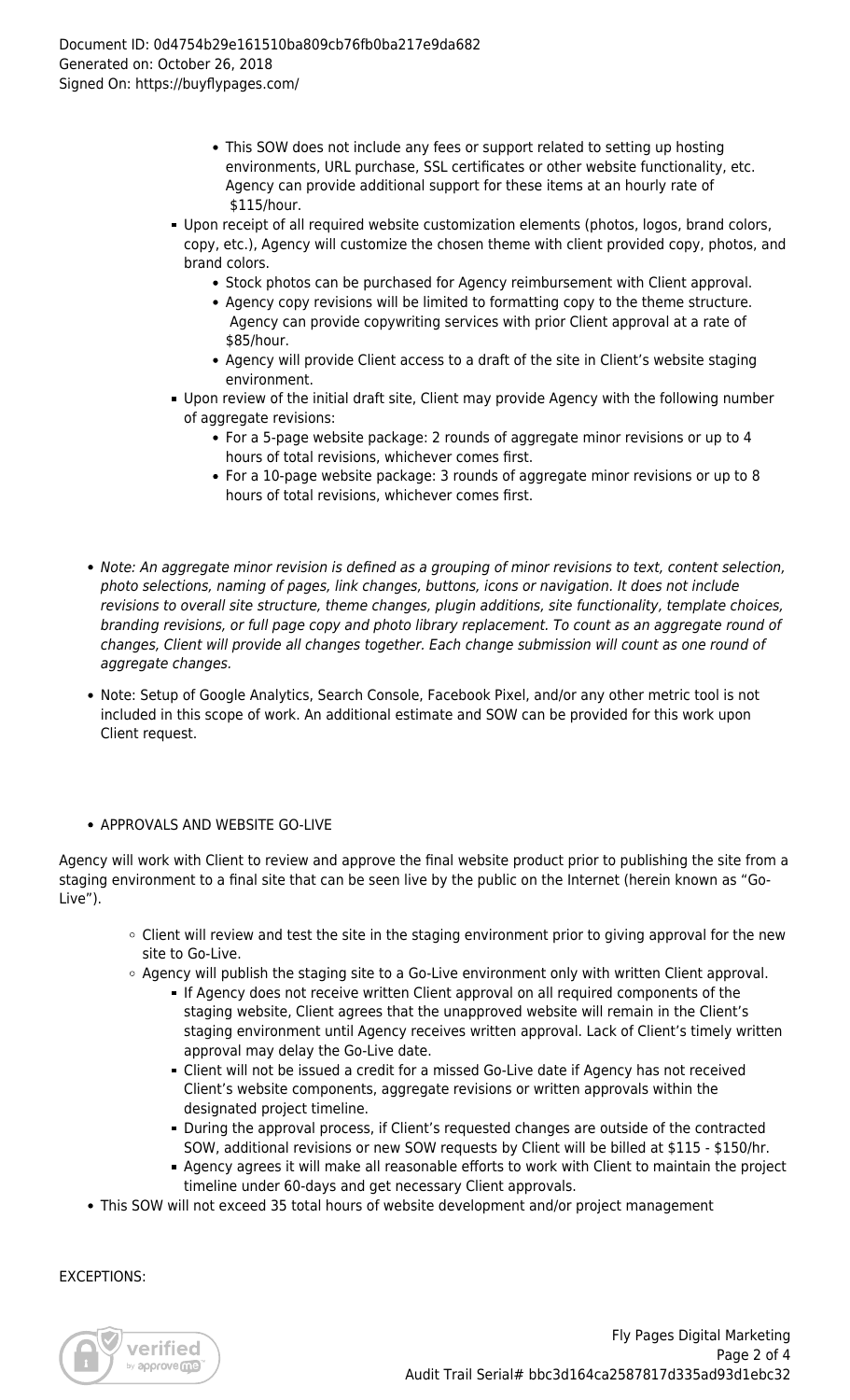Document ID: 0d4754b29e161510ba809cb76fb0ba217e9da682 Generated on: October 26, 2018 Signed On: https://buyflypages.com/

Additional revisions above and beyond the allotted rounds of revisions, copywriting services, photo procurement, additional site functionality, additional plug-ins, additional pages, pixel set-up on web pages, Google Analytics set-up, hosting and URL procurement services, and SSL certificates are not included in either the 5-page or 10-page website package. Agency may provide additional support for noted exceptions as an add-on to this package with written approval by Client at an hourly rate of \$85/hour - \$150/hour based on the needed level of service. With this add-on, time is billed monthly in 15-minute increments and billed only for time incurred.

Х

Michelle Eisenhart

Signed By Michelle Eisenhart Signed On: May 21, 2019